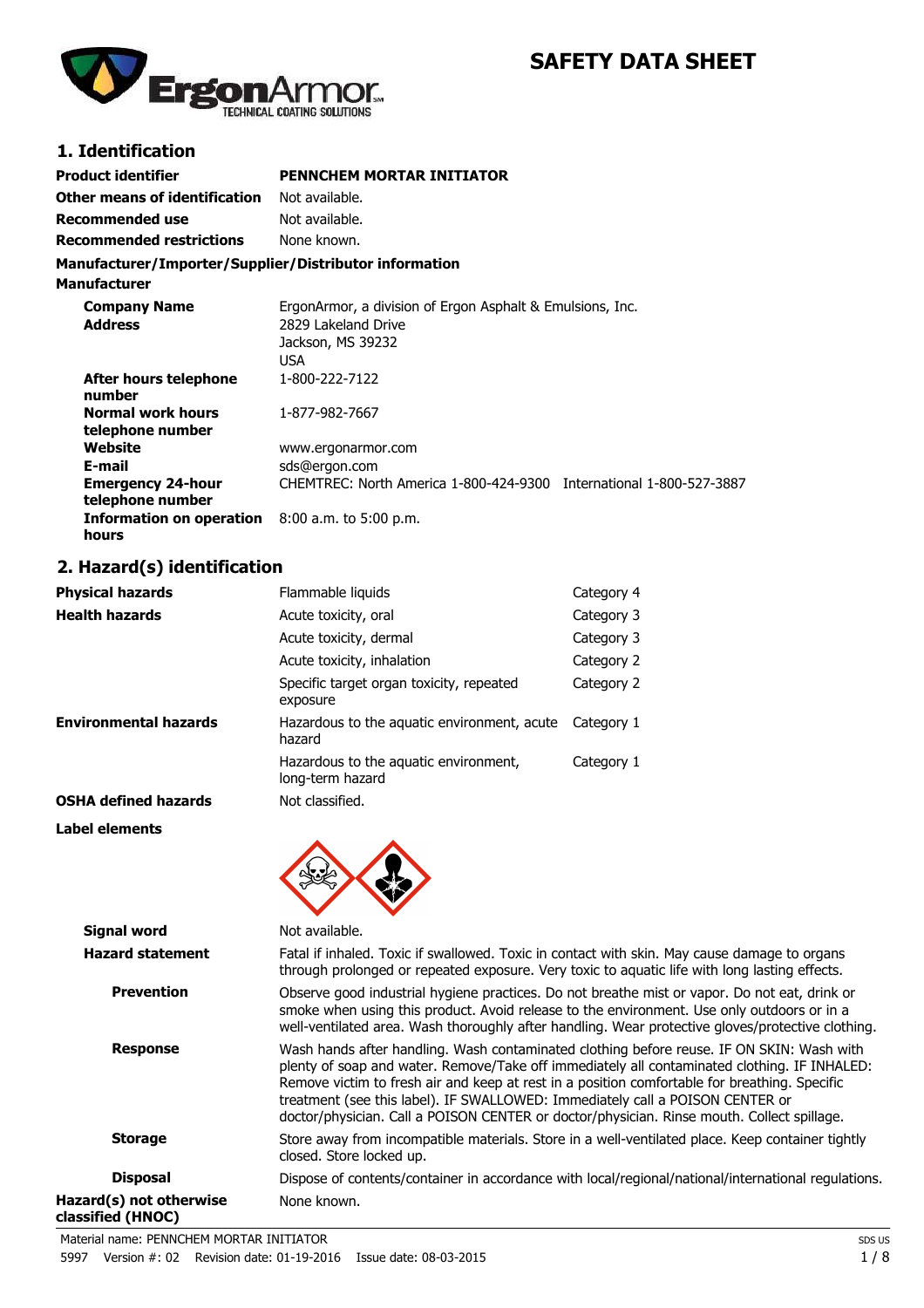# **3. Composition/information on ingredients**

| <b>Mixtures</b>                                                                     |                                                                                                                                                                                                                                                                                                                                                                   |                   |               |  |  |
|-------------------------------------------------------------------------------------|-------------------------------------------------------------------------------------------------------------------------------------------------------------------------------------------------------------------------------------------------------------------------------------------------------------------------------------------------------------------|-------------------|---------------|--|--|
| <b>Chemical name</b>                                                                | <b>Common name and synonyms</b>                                                                                                                                                                                                                                                                                                                                   | <b>CAS number</b> | $\frac{0}{0}$ |  |  |
| N,N-DIETHYLANILINE                                                                  |                                                                                                                                                                                                                                                                                                                                                                   | $91 - 66 - 7$     | 100           |  |  |
|                                                                                     | *Designates that a specific chemical identity and/or percentage of composition has been withheld as a trade secret.                                                                                                                                                                                                                                               |                   |               |  |  |
| 4. First-aid measures                                                               |                                                                                                                                                                                                                                                                                                                                                                   |                   |               |  |  |
| <b>Inhalation</b>                                                                   | Move to fresh air. Call a physician if symptoms develop or persist.                                                                                                                                                                                                                                                                                               |                   |               |  |  |
| Skin contact                                                                        | Wash off with soap and water. Get medical attention if irritation develops and persists.                                                                                                                                                                                                                                                                          |                   |               |  |  |
| Eye contact                                                                         | Rinse with water. Get medical attention if irritation develops and persists.                                                                                                                                                                                                                                                                                      |                   |               |  |  |
| <b>Ingestion</b>                                                                    | Rinse mouth. Get medical attention if symptoms occur.                                                                                                                                                                                                                                                                                                             |                   |               |  |  |
| <b>Most important</b><br>symptoms/effects, acute and<br>delayed                     | Direct contact with eyes may cause temporary irritation.                                                                                                                                                                                                                                                                                                          |                   |               |  |  |
| <b>Indication of immediate</b><br>medical attention and special<br>treatment needed | Treat symptomatically.                                                                                                                                                                                                                                                                                                                                            |                   |               |  |  |
| <b>General information</b>                                                          | Ensure that medical personnel are aware of the material(s) involved, and take precautions to<br>protect themselves.                                                                                                                                                                                                                                               |                   |               |  |  |
| 5. Fire-fighting measures                                                           |                                                                                                                                                                                                                                                                                                                                                                   |                   |               |  |  |
| Suitable extinguishing media                                                        | Water fog. Foam. Dry chemical powder. Carbon dioxide (CO2).                                                                                                                                                                                                                                                                                                       |                   |               |  |  |
| <b>Unsuitable extinguishing</b><br>media                                            | Do not use water jet as an extinguisher, as this will spread the fire.                                                                                                                                                                                                                                                                                            |                   |               |  |  |
| <b>Specific hazards arising from</b><br>the chemical                                | During fire, gases hazardous to health may be formed.                                                                                                                                                                                                                                                                                                             |                   |               |  |  |
| Special protective equipment<br>and precautions for<br>firefighters                 | Self-contained breathing apparatus and full protective clothing must be worn in case of fire.                                                                                                                                                                                                                                                                     |                   |               |  |  |
| <b>Fire-fighting</b><br>equipment/instructions                                      | Move containers from fire area if you can do so without risk.                                                                                                                                                                                                                                                                                                     |                   |               |  |  |
| <b>Specific methods</b>                                                             | Use standard firefighting procedures and consider the hazards of other involved materials.                                                                                                                                                                                                                                                                        |                   |               |  |  |
| <b>General fire hazards</b>                                                         | No unusual fire or explosion hazards noted.                                                                                                                                                                                                                                                                                                                       |                   |               |  |  |
| 6. Accidental release measures                                                      |                                                                                                                                                                                                                                                                                                                                                                   |                   |               |  |  |
| <b>Personal precautions,</b><br>protective equipment and<br>emergency procedures    | Keep unnecessary personnel away. Keep people away from and upwind of spill/leak. Keep out of<br>low areas. Do not touch damaged containers or spilled material unless wearing appropriate<br>protective clothing. For personal protection, see section 8 of the SDS.                                                                                              |                   |               |  |  |
| <b>Methods and materials for</b><br>containment and cleaning up                     | This material is classified as a water pollutant under the Clean Water Act and should be prevented<br>from contaminating soil or from entering sewage and drainage systems which lead to waterways.                                                                                                                                                               |                   |               |  |  |
|                                                                                     | Large Spills: Stop the flow of material, if this is without risk. Dike the spilled material, where this is<br>possible. Cover with plastic sheet to prevent spreading. Absorb in vermiculite, dry sand or earth and<br>place into containers. Use water spray to reduce vapors or divert vapor cloud drift. Following<br>product recovery, flush area with water. |                   |               |  |  |
|                                                                                     | Small Spills: Wipe up with absorbent material (e.g. cloth, fleece). Clean surface thoroughly to<br>remove residual contamination.                                                                                                                                                                                                                                 |                   |               |  |  |

Never return spills to original containers for re-use. For waste disposal, see section 13 of the SDS. **Environmental precautions** Avoid discharge into drains, water courses or onto the ground.

### **7. Handling and storage**

**Precautions for safe handling** Observe good industrial hygiene practices. **Conditions for safe storage, including any incompatibilities** Store in original tightly closed container. Store away from incompatible materials (see Section 10 of the SDS).

# **8. Exposure controls/personal protection**

**Occupational exposure limits** No exposure limits noted for ingredient(s).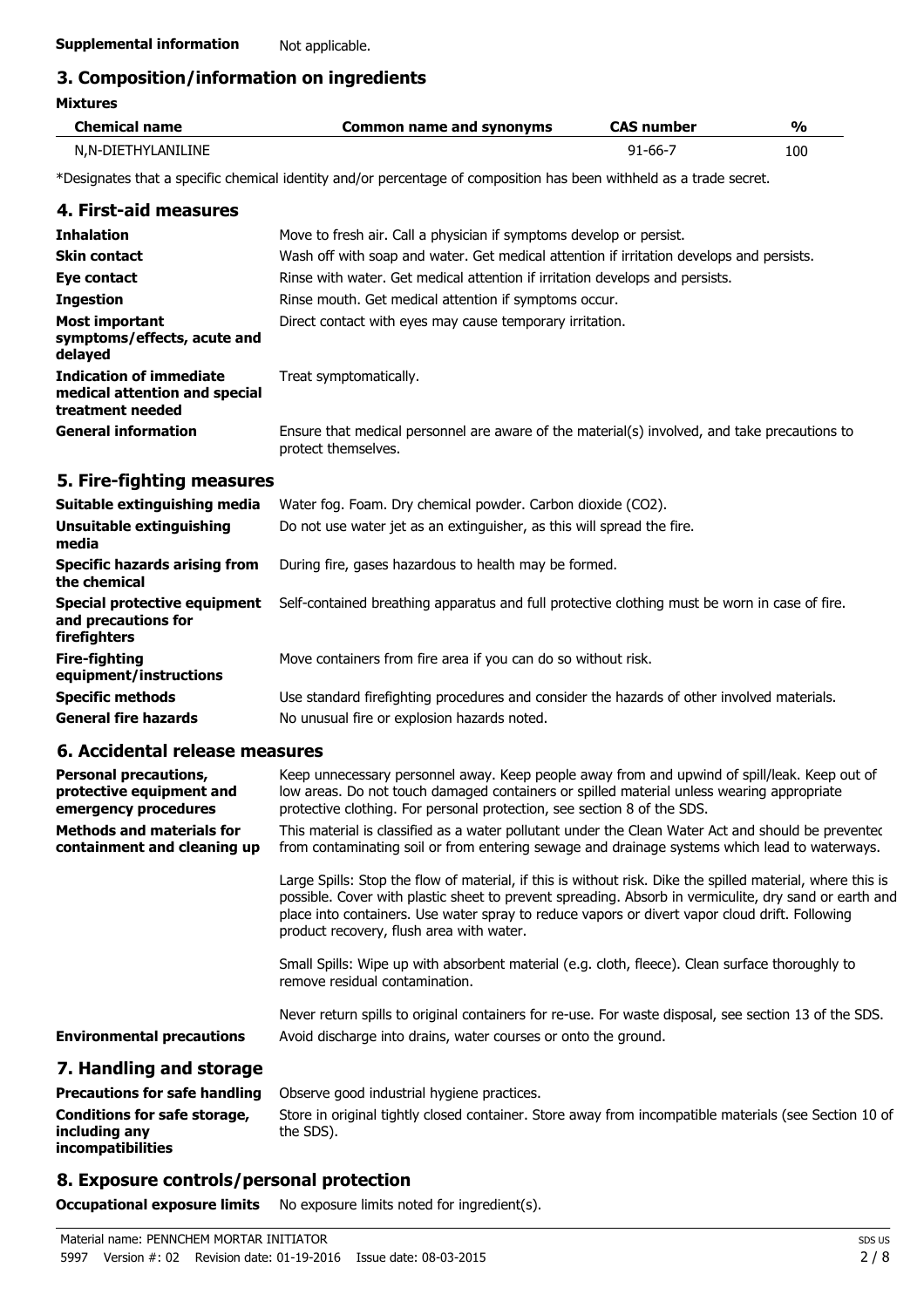| <b>Biological limit values</b>             | No biological exposure limits noted for the ingredient(s).                                                                                                                                                                                                                                                                                                                                             |  |  |
|--------------------------------------------|--------------------------------------------------------------------------------------------------------------------------------------------------------------------------------------------------------------------------------------------------------------------------------------------------------------------------------------------------------------------------------------------------------|--|--|
| <b>Appropriate engineering</b><br>controls | Good general ventilation (typically 10 air changes per hour) should be used. Ventilation rates should<br>be matched to conditions. If applicable, use process enclosures, local exhaust ventilation, or other<br>engineering controls to maintain airborne levels below recommended exposure limits. If exposure<br>limits have not been established, maintain airborne levels to an acceptable level. |  |  |
|                                            | Individual protection measures, such as personal protective equipment                                                                                                                                                                                                                                                                                                                                  |  |  |
| Eye/face protection                        | If contact is likely, safety glasses with side shields are recommended.                                                                                                                                                                                                                                                                                                                                |  |  |
| <b>Hand protection</b>                     | For prolonged or repeated skin contact use suitable protective gloves.                                                                                                                                                                                                                                                                                                                                 |  |  |
| <b>Skin protection</b>                     |                                                                                                                                                                                                                                                                                                                                                                                                        |  |  |
| <b>Other</b>                               | Wear suitable protective clothing.                                                                                                                                                                                                                                                                                                                                                                     |  |  |
| <b>Respiratory protection</b>              | In case of insufficient ventilation, wear suitable respiratory equipment.                                                                                                                                                                                                                                                                                                                              |  |  |
| <b>Thermal hazards</b>                     | Wear appropriate thermal protective clothing, when necessary.                                                                                                                                                                                                                                                                                                                                          |  |  |
| <b>General hygiene</b><br>considerations   | Always observe good personal hygiene measures, such as washing after handling the material and<br>before eating, drinking, and/or smoking. Routinely wash work clothing and protective equipment to<br>remove contaminants.                                                                                                                                                                            |  |  |

# **9. Physical and chemical properties**

| <b>Appearance</b>                                   |                                |  |
|-----------------------------------------------------|--------------------------------|--|
| <b>Physical state</b>                               | Liquid.                        |  |
| Form                                                | Liquid.                        |  |
| Color                                               | Not available.                 |  |
| Odor                                                | Not available.                 |  |
| Odor threshold                                      | Not available.                 |  |
| рH                                                  | Not available.                 |  |
| Melting point/freezing point                        | -37.84 °F (-38.8 °C) estimated |  |
| <b>Initial boiling point and</b><br>boiling range   | 421.3 °F (216.28 °C) estimated |  |
| <b>Flash point</b>                                  | 185.0 °F (85.0 °C) estimated   |  |
| <b>Evaporation rate</b>                             | Not available.                 |  |
| <b>Flammability (solid, gas)</b>                    | Not available.                 |  |
| <b>Upper/lower flammability or explosive limits</b> |                                |  |
| <b>Flammability limit - lower</b><br>(9/6)          | Not available.                 |  |
| <b>Flammability limit -</b><br>upper (%)            | Not available.                 |  |
| <b>Explosive limit - lower</b><br>(%)               | Not available.                 |  |
| <b>Explosive limit - upper</b><br>(%)               | Not available.                 |  |
| Vapor pressure                                      | 0.18 hPa estimated             |  |
| <b>Vapor density</b>                                | Not available.                 |  |
| <b>Relative density</b>                             | Not available.                 |  |
| Solubility(ies)                                     |                                |  |
| <b>Solubility (water)</b>                           | Not available.                 |  |
| <b>Partition coefficient</b><br>(n-octanol/water)   | Not available.                 |  |
| <b>Auto-ignition temperature</b>                    | 1166 °F (630 °C) estimated     |  |
| <b>Decomposition temperature</b>                    | Not available.                 |  |
| <b>Viscosity</b>                                    | Not available.                 |  |
| <b>Other information</b>                            |                                |  |
| <b>Density</b>                                      | $0.93$ g/cm3 estimated         |  |
| <b>Flammability class</b>                           | Combustible IIIA estimated     |  |
| <b>Specific gravity</b>                             | 0.93 estimated                 |  |
|                                                     |                                |  |

# **10. Stability and reactivity**

**Reactivity** The product is stable and non-reactive under normal conditions of use, storage and transport. **Chemical stability** Material is stable under normal conditions.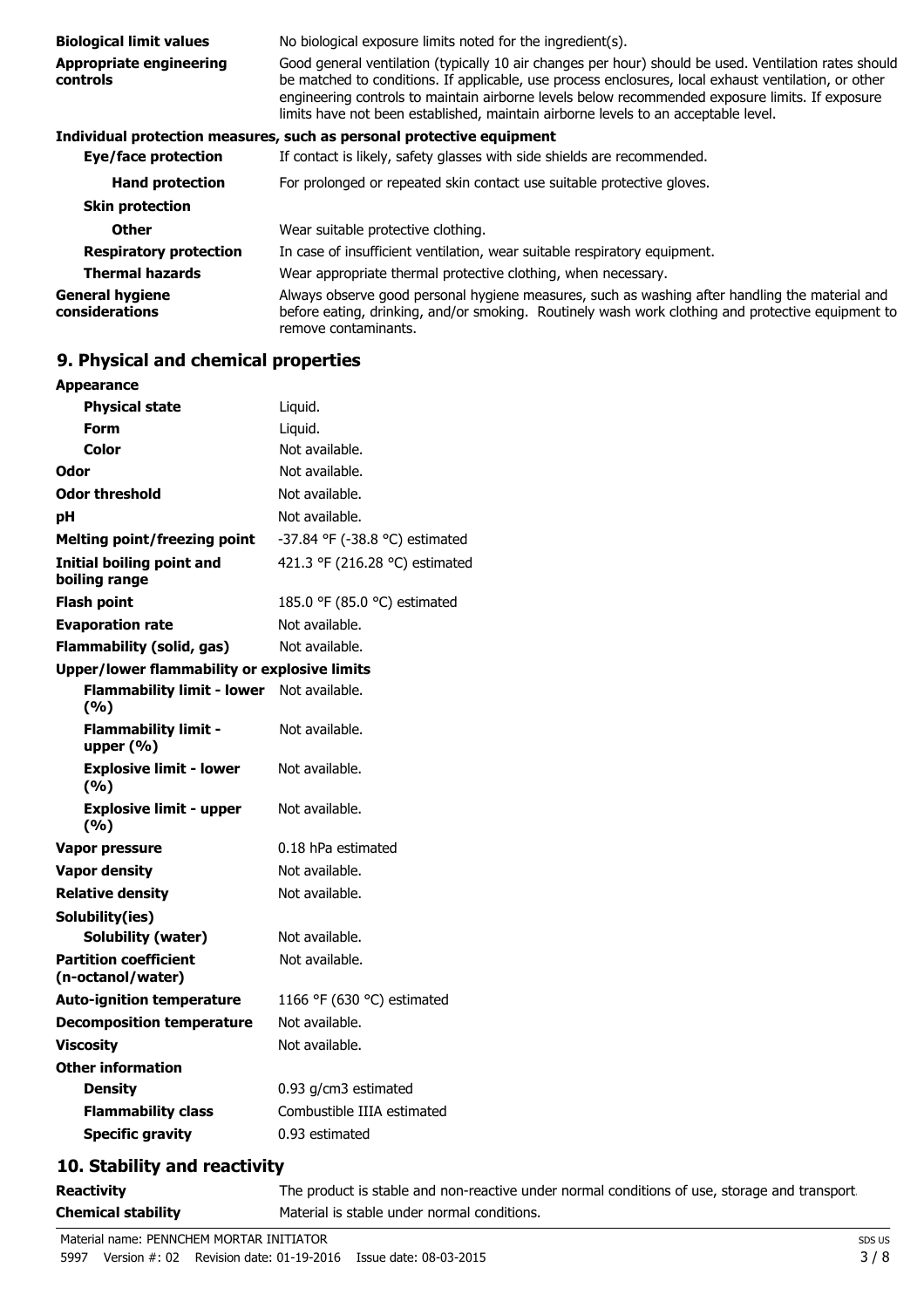| <b>Possibility of hazardous</b><br>reactions | Hazardous polymerization can occur.                                                |
|----------------------------------------------|------------------------------------------------------------------------------------|
| <b>Conditions to avoid</b>                   | Avoid temperatures exceeding the flash point. Contact with incompatible materials. |
| Incompatible materials                       | Peroxides, Phenols,                                                                |
| <b>Hazardous decomposition</b><br>products   | No hazardous decomposition products are known.                                     |

# **11. Toxicological information**

#### **Information on likely routes of exposure**

| <b>Ingestion</b>                                                                   | Toxic if swallowed.                                      |
|------------------------------------------------------------------------------------|----------------------------------------------------------|
| <b>Inhalation</b>                                                                  | Fatal if inhaled.                                        |
| <b>Skin contact</b>                                                                | May be irritating to the skin.                           |
| Eye contact                                                                        | Direct contact with eyes may cause temporary irritation. |
| Symptoms related to the<br>physical, chemical and<br>toxicological characteristics | Direct contact with eyes may cause temporary irritation. |

# **Information on toxicological effects**

#### **Acute toxicity**

| <b>Product</b>                    | <b>Species</b> | <b>Test Results</b> |  |
|-----------------------------------|----------------|---------------------|--|
| PENNCHEM MORTAR INITIATOR         |                |                     |  |
| <b>Acute</b>                      |                |                     |  |
| <b>Oral</b>                       |                |                     |  |
| LD50                              | Rat            | 782 mg/kg estimated |  |
| Other                             |                |                     |  |
| LD50                              | Rat            | 420 mg/kg estimated |  |
| <b>Components</b>                 | <b>Species</b> | <b>Test Results</b> |  |
| N, N-DIETHYLANILINE (CAS 91-66-7) |                |                     |  |
| <b>Acute</b>                      |                |                     |  |
| <b>Oral</b>                       |                |                     |  |
| LD50                              | Rat            | 782 mg/kg           |  |
| Other                             |                |                     |  |
| LD50                              | Rat            | 420 mg/kg           |  |

\* Estimates for product may be based on additional component data not shown.

| <b>Skin corrosion/irritation</b>                      | Prolonged skin contact may cause temporary irritation.                                                              |  |  |
|-------------------------------------------------------|---------------------------------------------------------------------------------------------------------------------|--|--|
| Serious eye damage/eye<br>irritation                  | Direct contact with eyes may cause temporary irritation.                                                            |  |  |
| Respiratory or skin sensitization                     |                                                                                                                     |  |  |
| <b>Respiratory sensitization</b>                      | Not available.                                                                                                      |  |  |
| <b>Skin sensitization</b>                             | This product is not expected to cause skin sensitization.                                                           |  |  |
| <b>Germ cell mutagenicity</b>                         | No data available to indicate product or any components present at greater than 0.1% are<br>mutagenic or genotoxic. |  |  |
| Carcinogenicity                                       | This product is not considered to be a carcinogen by IARC, ACGIH, NTP, or OSHA.                                     |  |  |
|                                                       | US. OSHA Specifically Regulated Substances (29 CFR 1910.1001-1050)                                                  |  |  |
| Not listed.                                           |                                                                                                                     |  |  |
| <b>Reproductive toxicity</b>                          | This product is not expected to cause reproductive or developmental effects.                                        |  |  |
| Specific target organ toxicity<br>- single exposure   | Not available.                                                                                                      |  |  |
| Specific target organ toxicity<br>- repeated exposure | Central nervous system.                                                                                             |  |  |
| <b>Aspiration hazard</b>                              | Not available.                                                                                                      |  |  |
| . — <i>.</i>                                          |                                                                                                                     |  |  |

# **12. Ecological information**

**Ecotoxicity** The product is not classified as environmentally hazardous. However, this does not exclude the possibility that large or frequent spills can have a harmful or damaging effect on the environment.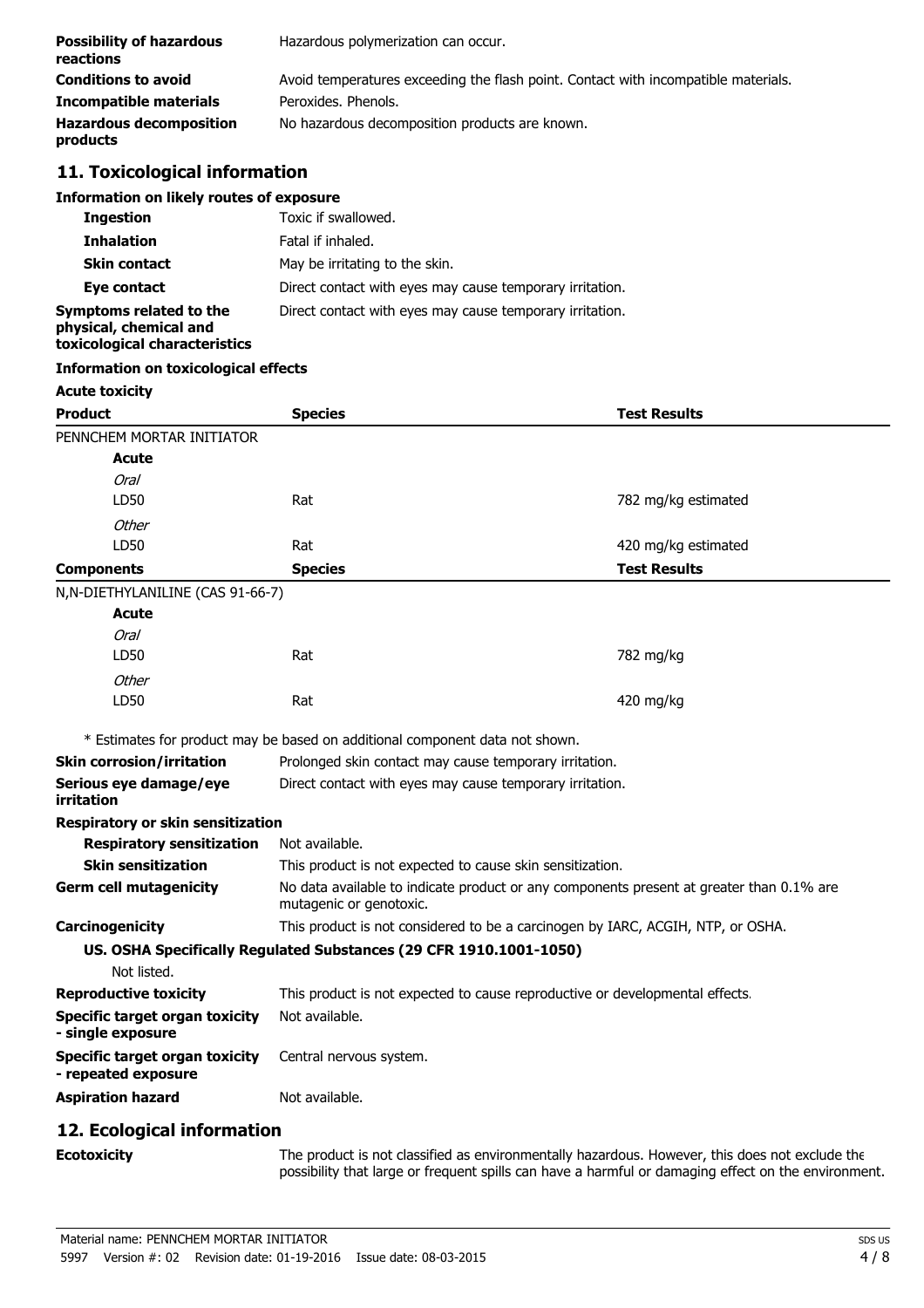| <b>Product</b>                                                          |                    | <b>Species</b>                                                               | <b>Test Results</b>           |
|-------------------------------------------------------------------------|--------------------|------------------------------------------------------------------------------|-------------------------------|
| PENNCHEM MORTAR INITIATOR                                               |                    |                                                                              |                               |
| Crustacea                                                               | EC50               | Daphnia                                                                      | 1 mg/l, 48 hours estimated    |
| Fish                                                                    | LC50               | Fish                                                                         | 16.4 mg/l, 96 hours estimated |
| <b>Components</b>                                                       |                    | <b>Species</b>                                                               | <b>Test Results</b>           |
| N, N-DIETHYLANILINE (CAS 91-66-7)                                       |                    |                                                                              |                               |
| <b>Aquatic</b>                                                          |                    |                                                                              |                               |
| Crustacea                                                               | EC50               | Water flea (Daphnia magna)                                                   | 1 - 1.6 mg/l, 48 hours        |
| Fish                                                                    | LC50               | Fathead minnow (Pimephales promelas) 16.4 mg/l, 96 hours                     |                               |
|                                                                         |                    | * Estimates for product may be based on additional component data not shown. |                               |
| Persistence and degradability                                           |                    | No data is available on the degradability of this product.                   |                               |
| <b>Bioaccumulative potential</b>                                        | No data available. |                                                                              |                               |
| Partition coefficient n-octanol / water (log Kow)<br>N,N-DIETHYLANILINE |                    | 3.31                                                                         |                               |

| Mobility in soil      | No data available.                                                                                                                                                                         |  |
|-----------------------|--------------------------------------------------------------------------------------------------------------------------------------------------------------------------------------------|--|
| Other adverse effects | No other adverse environmental effects (e.g. ozone depletion, photochemical ozone creation<br>potential, endocrine disruption, global warming potential) are expected from this component. |  |

# **13. Disposal considerations**

| <b>Disposal instructions</b>                    | Collect and reclaim or dispose in sealed containers at licensed waste disposal site.                                                                                                                                   |
|-------------------------------------------------|------------------------------------------------------------------------------------------------------------------------------------------------------------------------------------------------------------------------|
| <b>Local disposal regulations</b>               | Dispose in accordance with all applicable regulations.                                                                                                                                                                 |
| Hazardous waste code                            | The waste code should be assigned in discussion between the user, the producer and the waste<br>disposal company.                                                                                                      |
| <b>Waste from residues /</b><br>unused products | Dispose of in accordance with local regulations. Empty containers or liners may retain some product<br>residues. This material and its container must be disposed of in a safe manner (see: Disposal<br>instructions). |
| <b>Contaminated packaging</b>                   | Empty containers should be taken to an approved waste handling site for recycling or disposal.<br>Since emptied containers may retain product residue, follow label warnings even after container is<br>emptied.       |

# **14. Transport information**

| ٠                      |
|------------------------|
| I<br>۰.<br>I<br>×<br>v |

|             | <b>UN number</b>                  | UN2432                                                                  |
|-------------|-----------------------------------|-------------------------------------------------------------------------|
|             | UN proper shipping name           | N, N-Diethylaniline, MARINE POLLUTANT                                   |
|             | <b>Transport hazard class(es)</b> |                                                                         |
|             | <b>Class</b>                      | $6.1$ (PGIII)                                                           |
|             | <b>Subsidiary risk</b>            |                                                                         |
|             | Label(s)                          | 6.1                                                                     |
|             | Packing group                     | Ш                                                                       |
|             | <b>Environmental hazards</b>      |                                                                         |
|             | <b>Marine pollutant</b>           | Yes                                                                     |
|             | <b>Special precautions for</b>    | Read safety instructions, SDS and emergency procedures before handling. |
|             | user                              |                                                                         |
|             | <b>Special provisions</b>         | IB3, T4, TP1                                                            |
|             | <b>Packaging exceptions</b>       | 153                                                                     |
|             | Packaging non bulk                | 203                                                                     |
|             | Packaging bulk                    | 241                                                                     |
| <b>IATA</b> |                                   |                                                                         |
|             | <b>UN number</b>                  | <b>UN2432</b>                                                           |
|             | <b>UN proper shipping name</b>    | N, N-Diethylaniline                                                     |
|             | Transport hazard class(es)        |                                                                         |
|             | <b>Class</b>                      | $6.1$ (PGIII)                                                           |
|             | Subsidiary risk                   |                                                                         |
|             | Packing group                     | Ш                                                                       |
|             | <b>Environmental hazards</b>      | No.                                                                     |
|             | <b>ERG Code</b>                   | 6I                                                                      |
|             | <b>Special precautions for</b>    | Read safety instructions, SDS and emergency procedures before handling. |
|             | user                              |                                                                         |
|             |                                   |                                                                         |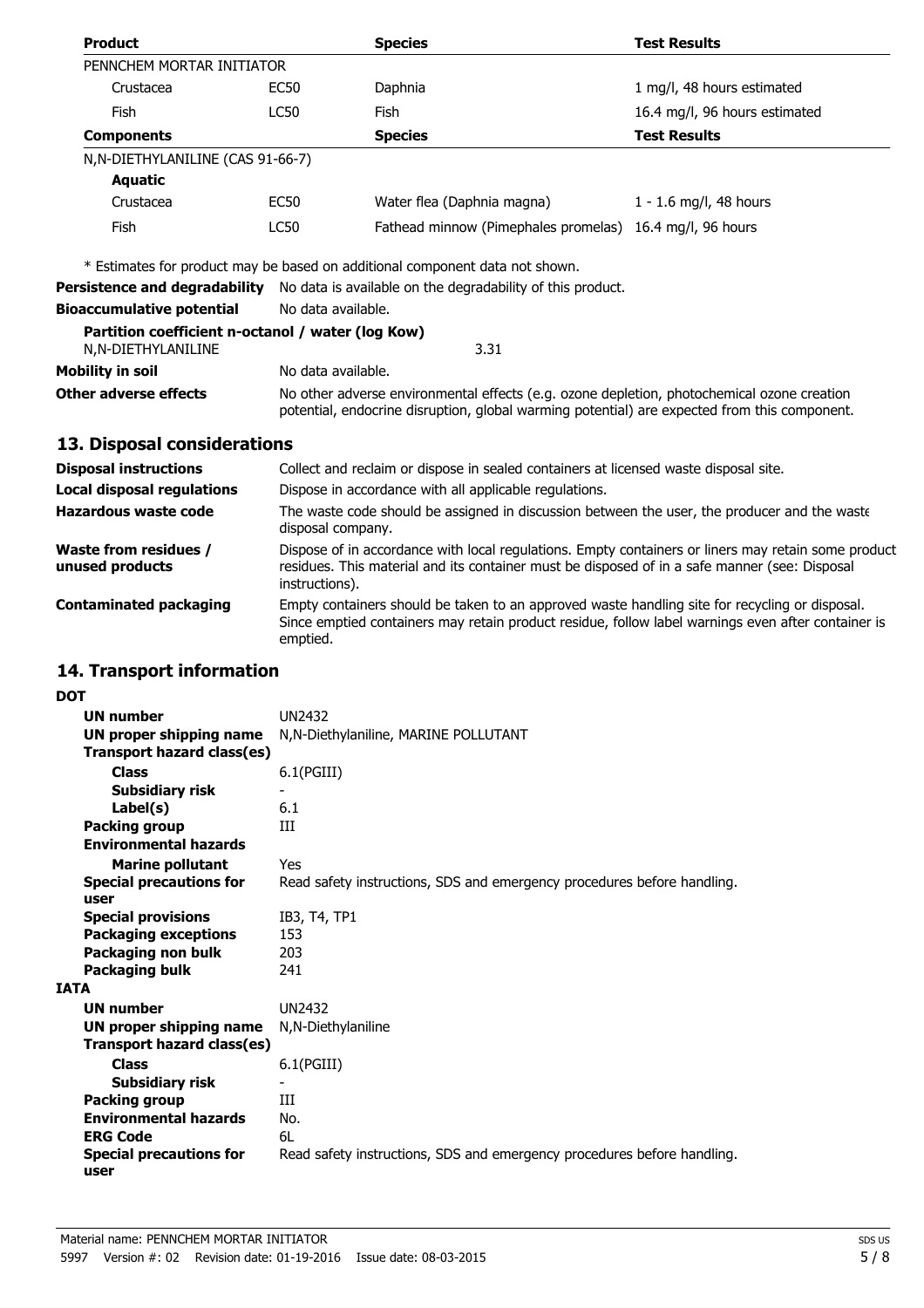|                   | <b>Other information</b>                                                              |                                                                         |
|-------------------|---------------------------------------------------------------------------------------|-------------------------------------------------------------------------|
|                   | Passenger and cargo<br>aircraft                                                       | Allowed.                                                                |
| <b>IMDG</b>       | Cargo aircraft only                                                                   | Allowed.                                                                |
|                   | <b>UN number</b><br><b>UN proper shipping name</b>                                    | <b>UN2432</b><br>N,N-DIETHYLANILINE                                     |
|                   | <b>Transport hazard class(es)</b><br><b>Class</b>                                     | 6.1(PGIII)                                                              |
|                   | <b>Subsidiary risk</b>                                                                |                                                                         |
|                   | <b>Packing group</b><br><b>Environmental hazards</b>                                  | III                                                                     |
|                   | <b>Marine pollutant</b>                                                               | Yes                                                                     |
| <b>EmS</b>        |                                                                                       | F-A, S-A                                                                |
| user              | <b>Special precautions for</b>                                                        | Read safety instructions, SDS and emergency procedures before handling. |
|                   | Transport in bulk according to<br><b>Annex II of MARPOL 73/78</b><br>and the IBC Code | Not available.                                                          |
| <b>DOT</b>        |                                                                                       |                                                                         |
|                   | <b>PG III</b><br>6                                                                    |                                                                         |
| <b>IATA; IMDG</b> |                                                                                       |                                                                         |
|                   | b                                                                                     |                                                                         |
|                   | <b>Marine pollutant</b>                                                               |                                                                         |
|                   |                                                                                       |                                                                         |
|                   | 15. Regulatory information                                                            |                                                                         |
|                   | <b>US federal regulations</b>                                                         | All components are on the U.S. EPA TSCA Inventory List.                 |
|                   |                                                                                       | TSCA Section 12(b) Export Notification (40 CFR 707, Subpt. D)           |
|                   | Not regulated.<br><b>CERCLA Hazardous Substance List (40 CFR 302.4)</b>               |                                                                         |
|                   | N,N-DIETHYLANILINE (CAS 91-66-7)                                                      | Listed.                                                                 |
|                   |                                                                                       | US. OSHA Specifically Regulated Substances (29 CFR 1910.1001-1050)      |
|                   | Not listed.                                                                           |                                                                         |
|                   |                                                                                       |                                                                         |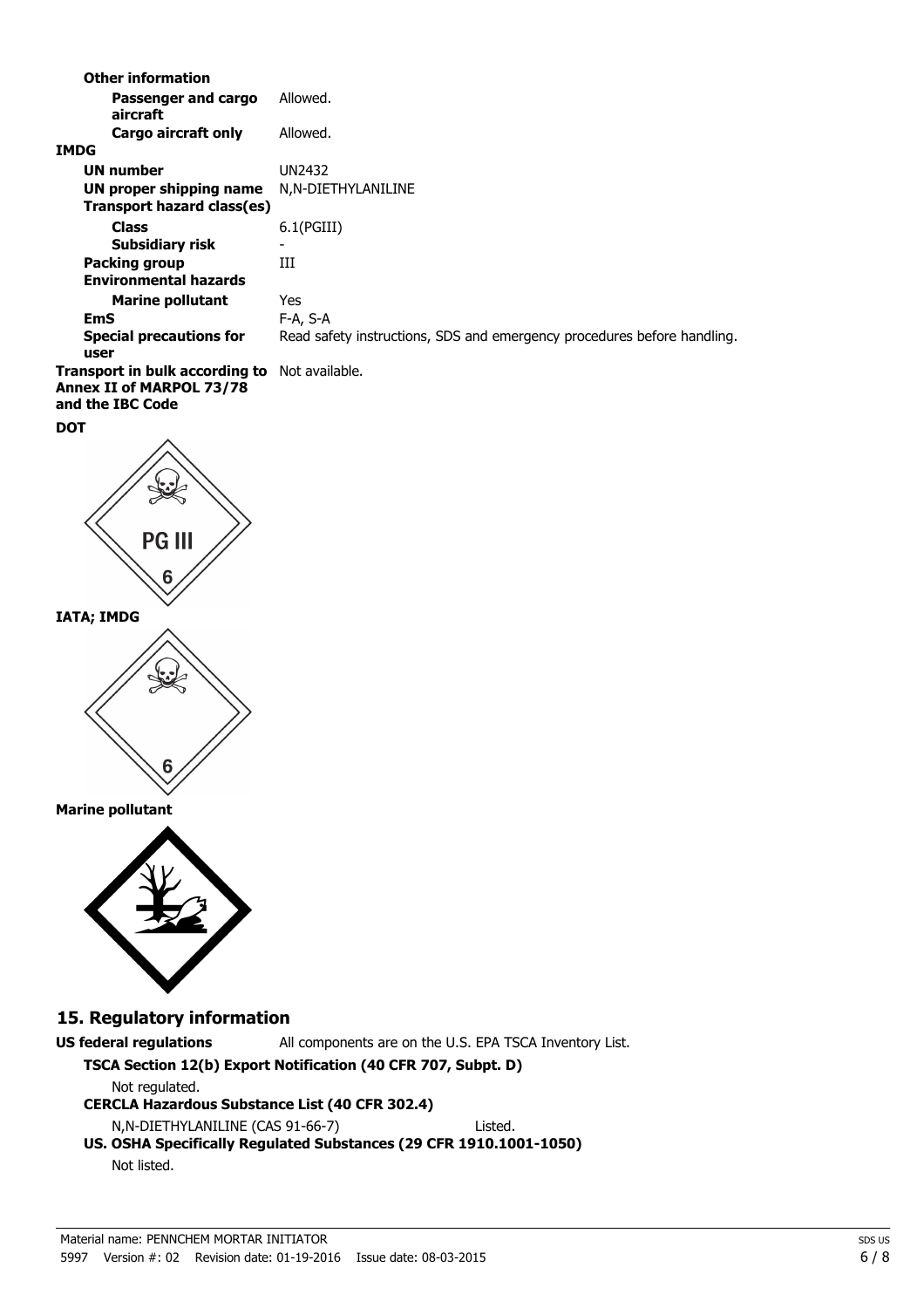#### **Superfund Amendments and Reauthorization Act of 1986 (SARA)**

**Hazard categories** Immediate Hazard - Yes Delayed Hazard - Yes Fire Hazard - Yes Pressure Hazard - No Reactivity Hazard - No

#### **SARA 302 Extremely hazardous substance**

Not listed.

**SARA 311/312 Hazardous chemical** No

# **SARA 313 (TRI reporting)**

Not regulated.

#### **Other federal regulations**

#### **Clean Air Act (CAA) Section 112 Hazardous Air Pollutants (HAPs) List**

Not regulated.

#### **Clean Air Act (CAA) Section 112(r) Accidental Release Prevention (40 CFR 68.130)**

Not regulated.

**Safe Drinking Water Act (SDWA)** Not regulated.

#### **US state regulations**

# **US. Massachusetts RTK - Substance List**

N,N-DIETHYLANILINE (CAS 91-66-7)

**US. New Jersey Worker and Community Right-to-Know Act** Not regulated.

# **US. Pennsylvania RTK - Hazardous Substances**

N,N-DIETHYLANILINE (CAS 91-66-7)

## **US. Rhode Island RTK**

N,N-DIETHYLANILINE (CAS 91-66-7)

#### **US. California Proposition 65**

California Safe Drinking Water and Toxic Enforcement Act of 1986 (Proposition 65): This material is not known to contain any chemicals currently listed as carcinogens or reproductive toxins.

#### **International Inventories**

| Country(s) or region        | <b>Inventory name</b>                                                     | On inventory (yes/no)* |
|-----------------------------|---------------------------------------------------------------------------|------------------------|
| Australia                   | Australian Inventory of Chemical Substances (AICS)                        | Yes                    |
| Canada                      | Domestic Substances List (DSL)                                            | Yes                    |
| Canada                      | Non-Domestic Substances List (NDSL)                                       | No                     |
| China                       | Inventory of Existing Chemical Substances in China (IECSC)                | Yes                    |
| Europe                      | European Inventory of Existing Commercial Chemical Substances<br>(EINECS) | Yes                    |
| Europe                      | European List of Notified Chemical Substances (ELINCS)                    | No                     |
| Japan                       | Inventory of Existing and New Chemical Substances (ENCS)                  | Yes                    |
| Korea                       | Existing Chemicals List (ECL)                                             | Yes                    |
| New Zealand                 | New Zealand Inventory                                                     | Yes                    |
| Philippines                 | Philippine Inventory of Chemicals and Chemical Substances<br>(PICCS)      | Yes                    |
| United States & Puerto Rico | Toxic Substances Control Act (TSCA) Inventory                             | Yes                    |

\*A "Yes" indicates that all components of this product comply with the inventory requirements administered by the governing country(s) A "No" indicates that one or more components of the product are not listed or exempt from listing on the inventory administered by the governing country(s).

# **16. Other information, including date of preparation or last revision**

| Issue date           | 08-03-2015 |
|----------------------|------------|
| <b>Revision date</b> | 01-19-2016 |
| <b>Version #</b>     | በ2         |